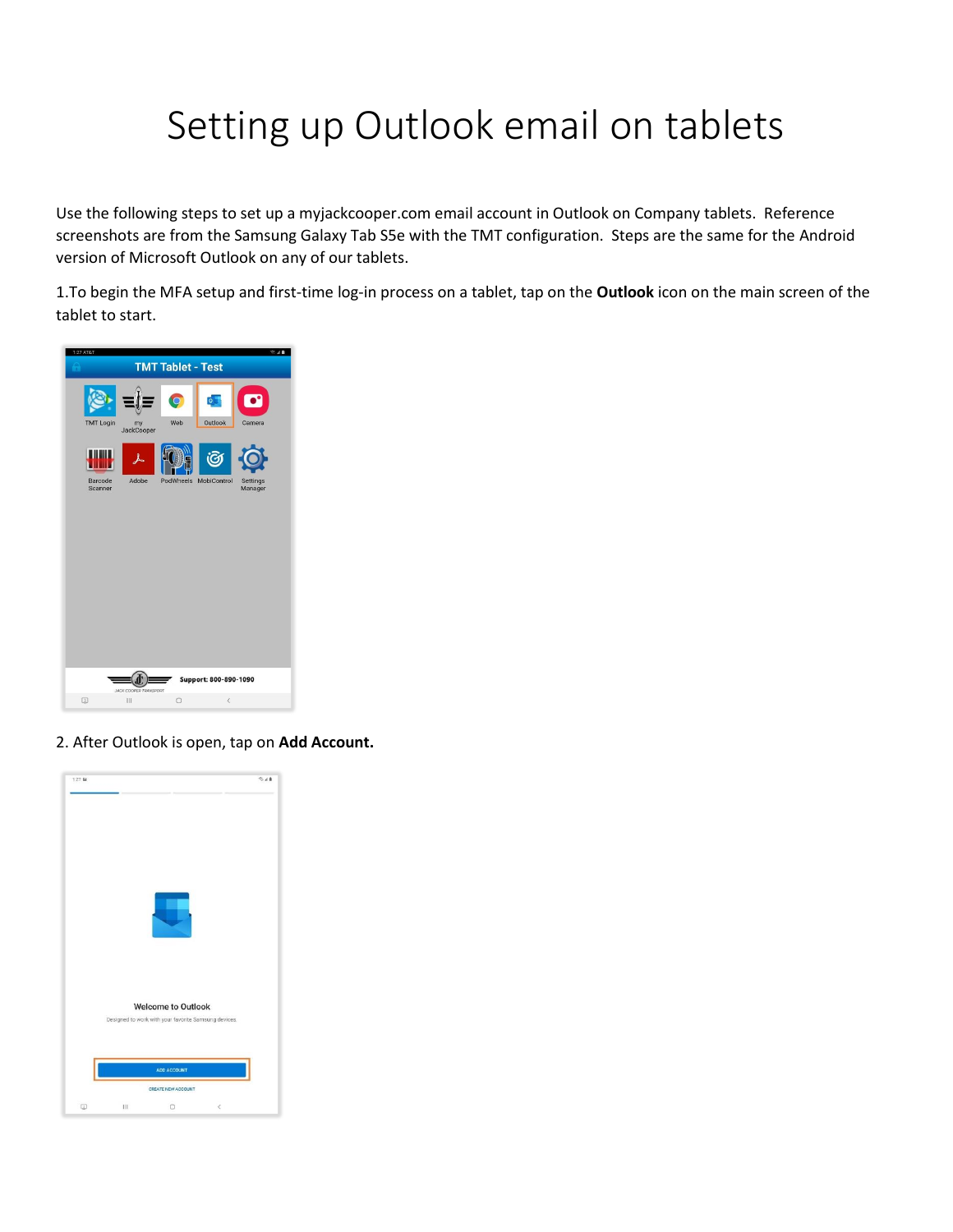3. Type in your new email address provided by your terminal manager in the **Enter your work or personal email address.** Next, tap **Continue.**

|                |                | Add account              | Enter your work or personal email address. |                    |                 |        |                |                  | $\circledcirc$ |
|----------------|----------------|--------------------------|--------------------------------------------|--------------------|-----------------|--------|----------------|------------------|----------------|
|                |                | johndoe@myjackcooper.com |                                            |                    |                 |        |                |                  |                |
| @live.com      |                | @msn.com                 |                                            | @hotmail.com       | @outlook.com    |        |                | @bajajfinserv.in | @in            |
| G              |                |                          |                                            | ADD GOOGLE ACCOUNT |                 |        |                |                  |                |
|                |                | 驟                        | Sign in using the QR code on your computer |                    |                 |        |                |                  |                |
|                |                |                          |                                            | PRIVACY AND TERMS  |                 |        |                |                  |                |
|                |                |                          |                                            |                    |                 |        |                |                  |                |
|                |                |                          |                                            |                    |                 |        |                |                  |                |
|                |                |                          |                                            |                    |                 |        |                |                  |                |
|                |                |                          |                                            |                    |                 |        |                |                  |                |
|                |                |                          |                                            |                    |                 |        |                |                  |                |
|                |                |                          |                                            |                    |                 |        |                |                  |                |
|                |                |                          |                                            |                    |                 |        |                |                  |                |
|                |                |                          |                                            |                    |                 |        |                |                  |                |
|                |                |                          |                                            |                    |                 |        |                |                  |                |
|                |                |                          |                                            |                    |                 |        |                |                  | CONTINUE >     |
| $\odot$        | Q              |                          | a.                                         | $\mathbb{Z}$       | 四               | O      |                | ක                |                |
| 1              | $\overline{2}$ | 3                        | $\overline{\mathbf{4}}$<br>5               | 6                  | 7               | 8      | $\overline{9}$ | $\bf{0}$         | Del            |
| $\overline{q}$ | W              | e                        | t<br>r                                     | l<br>y             | u               | Ĺ      | 1<br>$\circ$   | p                | $\sqrt{x}$     |
|                |                | $\langle \rangle$        | $\,$ $\,$                                  | $\%$               | $\mathcal{E}_t$ |        | ¢              | y                |                |
|                | s<br>a         | $d^{\#}$                 | f                                          | g                  | h               | k<br>j | I              |                  | Go             |
| €              | z              | $\overline{\mathsf{x}}$  | c<br>V                                     | b                  | n               | m      | j,             |                  | 6              |
| Ctrl           | !#1            | @                        |                                            | EN(US)             |                 | ;      | .com           | ◁                | <sup>1</sup>   |

4. Type in your temporary password provided by your terminal manager, then tap **Sign In**.

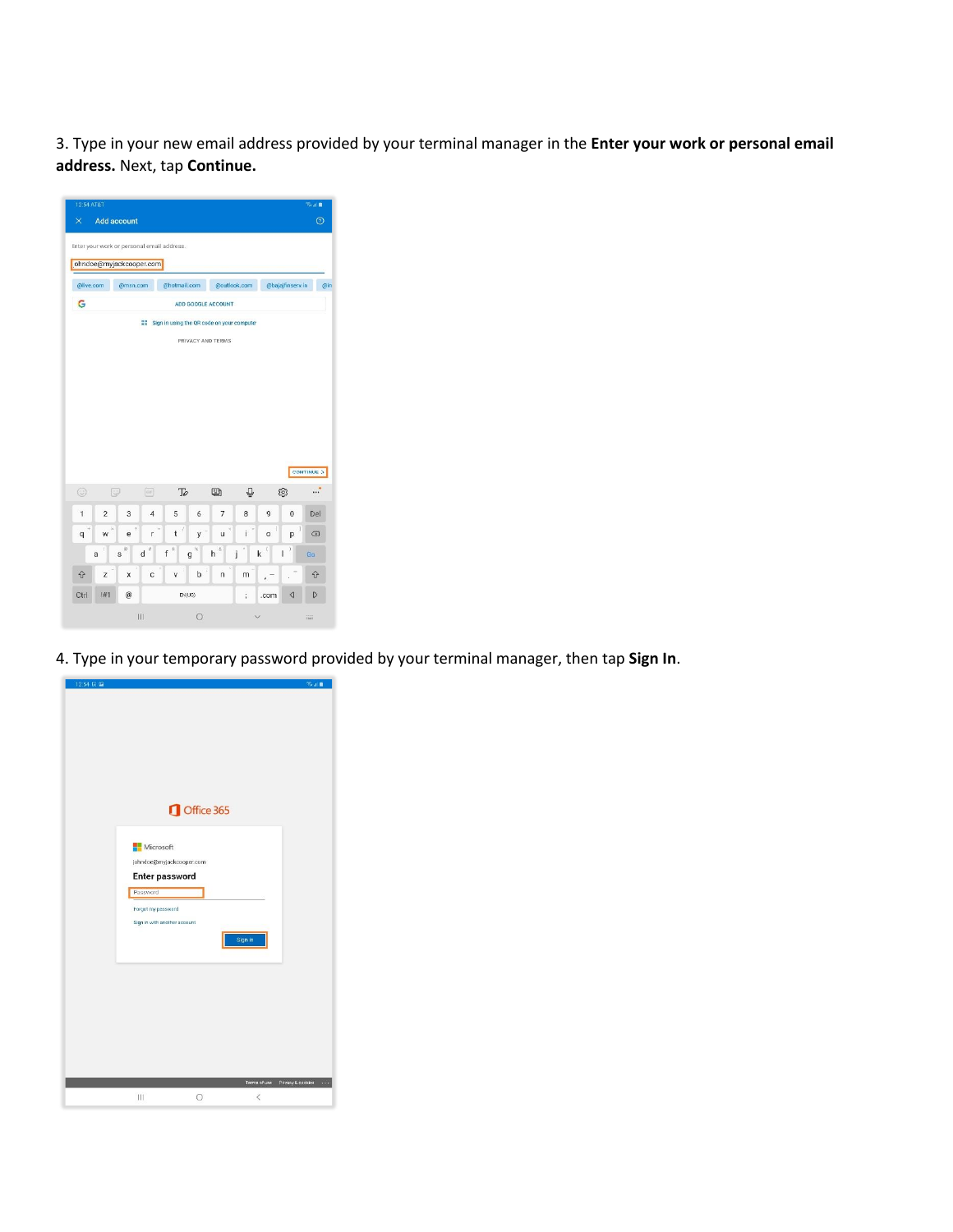5.Tap **Next** to continue on the **More information required**.



6.Enter a cell phone number where SMS/Text messages can be received, then, tap **Next** to continue.

|                                |                                                            | Keep your account secure                                                                         |      |
|--------------------------------|------------------------------------------------------------|--------------------------------------------------------------------------------------------------|------|
|                                |                                                            | Your organization requires you to set up the following methods of proving who you are.           |      |
| Phone                          |                                                            |                                                                                                  |      |
|                                | You can prove who you are by texting a code to your phone. |                                                                                                  |      |
|                                | What phone number would you like to use?                   |                                                                                                  |      |
| United States (+1)             |                                                            | Enter phone number<br>$\overline{\phantom{a}}$                                                   |      |
| Text me a code                 |                                                            |                                                                                                  |      |
| Privacy and cookies statement. |                                                            | Message and data rates may apply. Choosing Next means that you agree to the Terms of service and |      |
|                                |                                                            |                                                                                                  |      |
|                                |                                                            |                                                                                                  |      |
|                                |                                                            |                                                                                                  | Next |
|                                |                                                            |                                                                                                  |      |
|                                |                                                            |                                                                                                  |      |
|                                |                                                            |                                                                                                  |      |
|                                |                                                            |                                                                                                  |      |
|                                |                                                            |                                                                                                  |      |
|                                |                                                            |                                                                                                  |      |
|                                |                                                            |                                                                                                  |      |
|                                |                                                            |                                                                                                  |      |
|                                |                                                            |                                                                                                  |      |
|                                |                                                            |                                                                                                  |      |
|                                |                                                            |                                                                                                  |      |
|                                |                                                            |                                                                                                  |      |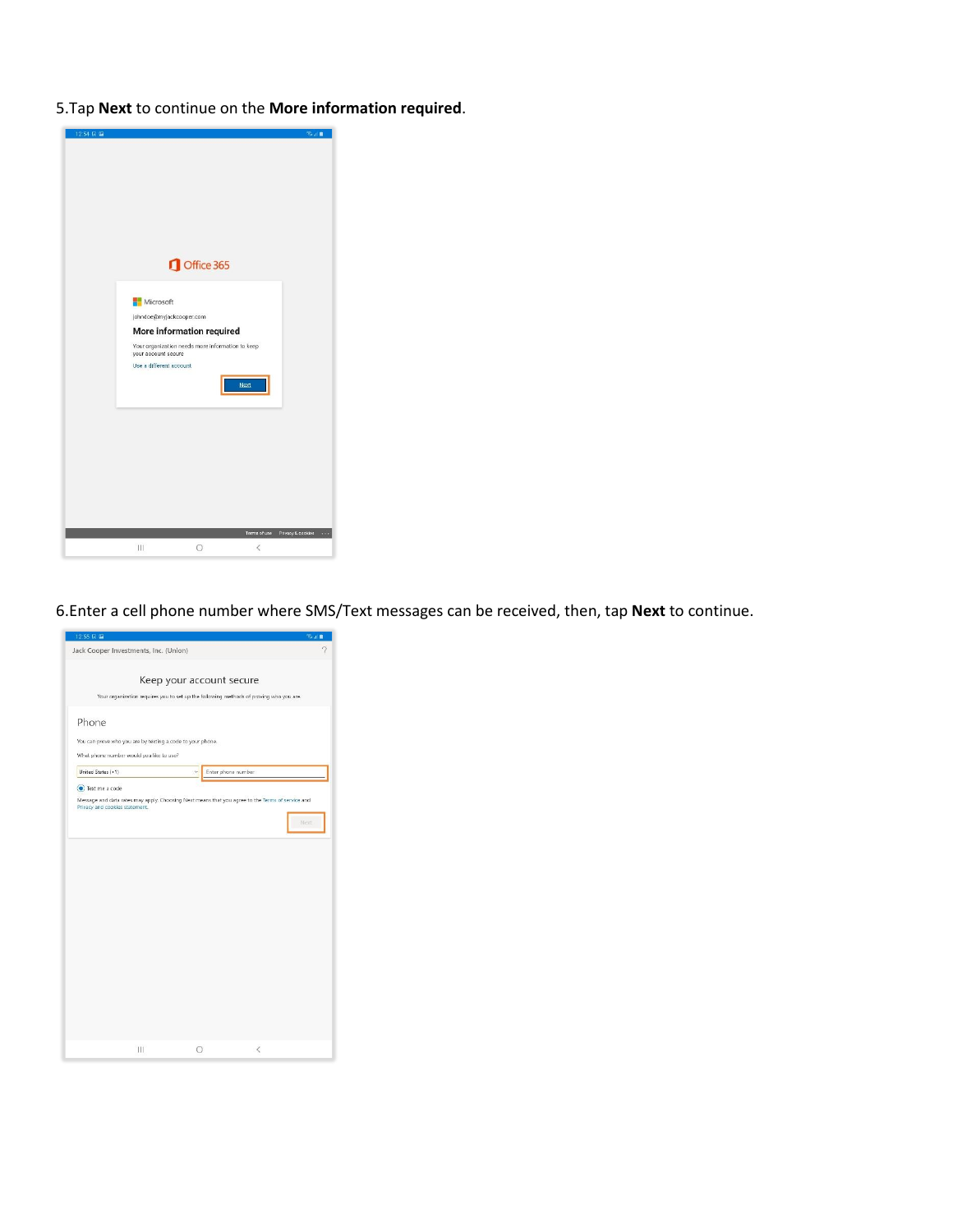7.A text message will be sent to the above cell number with a 6-digit code. On the following screen, type in that number and tap **Next** to continue. Note: if no message is received after a few minutes, tap on **Resend code** to send another code to the cell number.



8. On the following two screens, tap **Next,** then **Done** to continue.

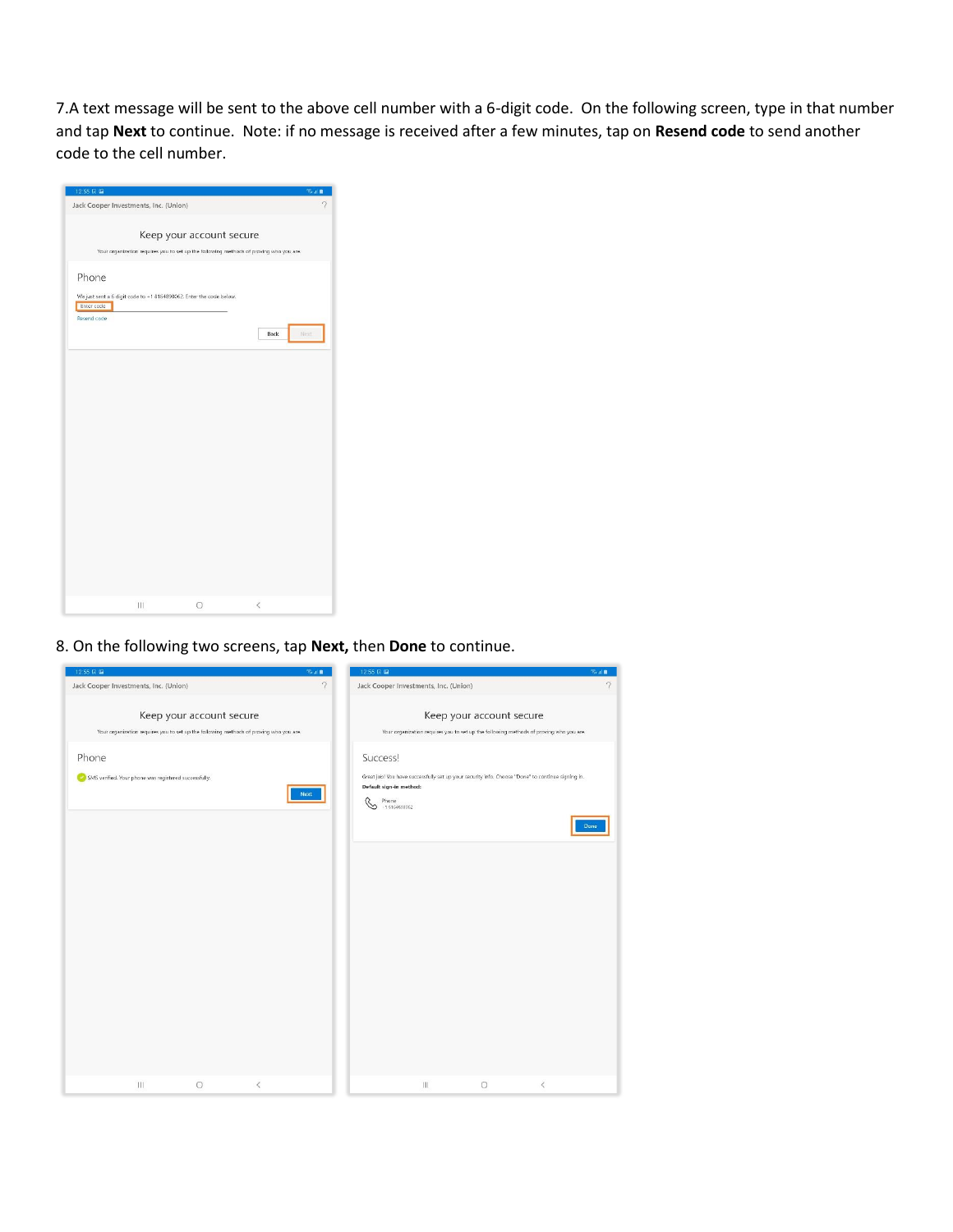9. On the **Update your password** prompt, enter the temporary password provided by your terminal manager in the first field then type the new password in both of the remaining fields, then tap **Sign in**. Note: password complexity requirements will appear if the password does not meet the requirements.

|                | 12:56 区        |                |                                       |                                                   |                                                                                                                                |              |              |                   | 8.41                         |
|----------------|----------------|----------------|---------------------------------------|---------------------------------------------------|--------------------------------------------------------------------------------------------------------------------------------|--------------|--------------|-------------------|------------------------------|
|                |                |                |                                       |                                                   | Office 365                                                                                                                     |              |              |                   |                              |
|                |                |                | Microsoft<br><br><br><b>Bookstone</b> | johndoe@myjackcooper.com<br>password has expired. | Update your password<br>You need to update your password because this is<br>the first time you are signing in, or because your |              |              |                   |                              |
|                |                |                |                                       |                                                   |                                                                                                                                | Sign in      |              |                   |                              |
|                |                |                |                                       |                                                   |                                                                                                                                | Terms of use |              | Privacy & cookies |                              |
| $\odot$        | Q              |                | (cir)                                 | To                                                | 回                                                                                                                              |              |              | ලා                | $\cdots$                     |
| 1              | $\overline{c}$ | $\overline{3}$ | $\overline{4}$                        | 5                                                 | $\overline{7}$<br>6                                                                                                            | 8            | $\mathbf{Q}$ | $\theta$          | Del                          |
| $\overline{q}$ | w              | t<br>ė         | ï<br>ř                                | t                                                 | y<br>u                                                                                                                         | ×<br>í       | $\circ$      | p                 | $\left( \frac{x}{x} \right)$ |
|                | a              | ø<br>S         | ¥<br>d                                | \$<br>f<br>g                                      | S)<br>ŝ<br>h                                                                                                                   | ÿ<br>j<br>k  | X            | )<br>ı            | Go                           |
| <b>介</b>       | z              | x              | c                                     | v                                                 | b<br>n                                                                                                                         | m            | I<br>ï       | ?<br>į            |                              |
| Ctrl           | #1             |                |                                       |                                                   | English (US)                                                                                                                   |              |              | ◁                 | D                            |

## **10.** On the **Add another account** screen, tap on **Maybe Later**.